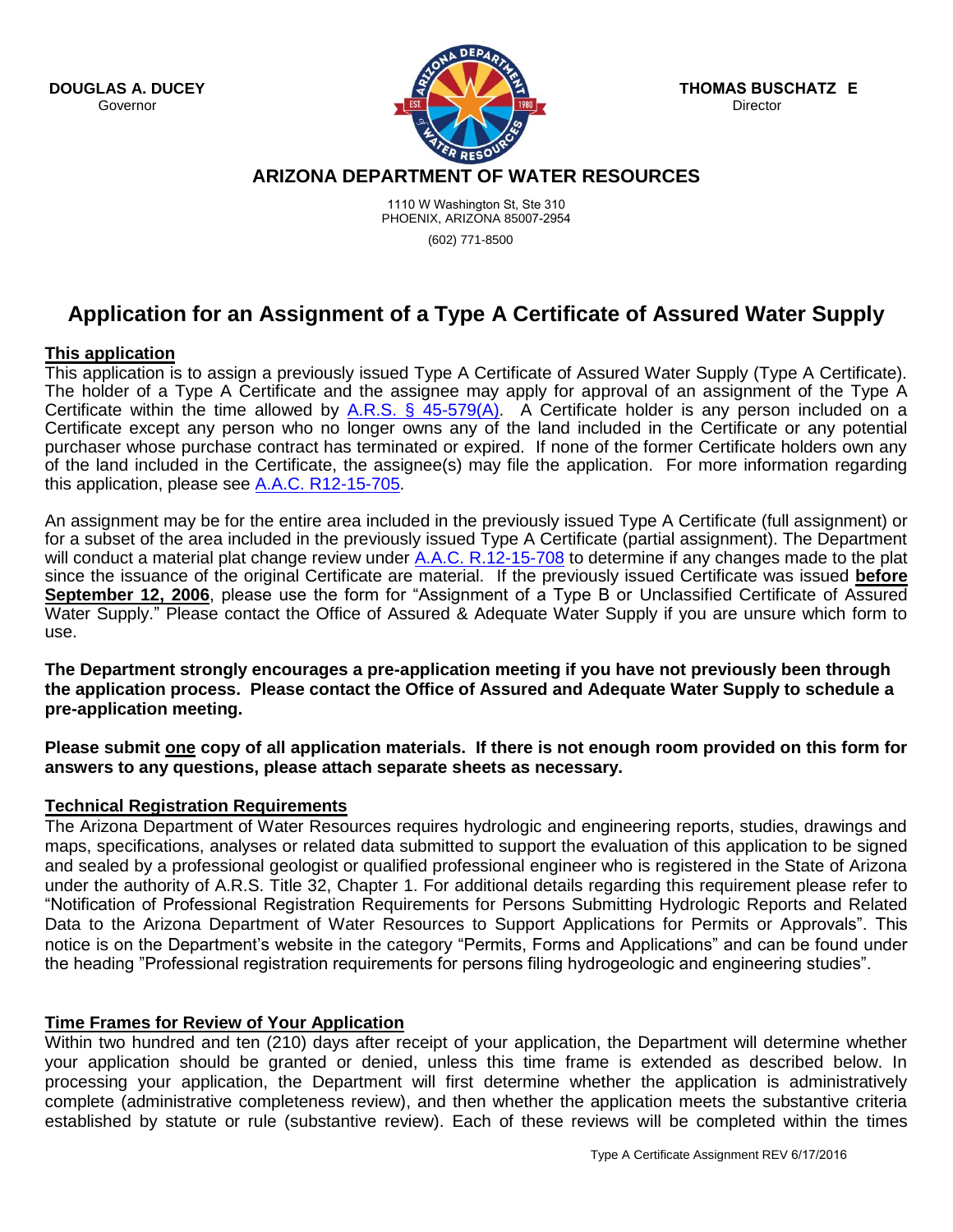stated below. The time for the administrative completeness review plus the time for the substantive review is referred to the overall time frame.

### **1) Administrative Completeness Review Time Frame**

Within one hundred and fifty (150) days after receipt of your application, the Department will determine whether your application is complete. After your application is complete, the Department will proceed with substantive review. If the Department determines that your application is incomplete, the Department will provide a written notice, including a comprehensive list of specific deficiencies. Until the missing information is received, both the administrative completeness review and the overall time frames will be suspended. When the Department receives the missing information, the administrative completeness review and overall time frames will resume. Your application will not be complete until all of the requested information is received. If you do not supply the missing information within sixty (60) days of receiving the written notice, your application may be denied.

### **2) Substantive Review Time Frame**

Within sixty (60) days after the Department determines that the application is complete, the Department will review your application to determine whether it meets the substantive criteria required by statute or rule. By mutual written agreement between you and the Department, the time for substantive review may be [extended by up to 52 days, which is twenty five \(25\) percent of the overall time frame as provided in A.R.S. §](http://www.azleg.gov/ArizonaRevisedStatutes.asp?Title=41) 41-1075 (B). During the substantive review, the Department may make one written request for additional information. You may also agree in writing to allow the Department to submit supplemental requests for additional information. If additional information is requested by the Department, both the substantive review and overall time frames will be suspended. When the additional information is received, the substantive review and overall time frames will resume. At the end of the Department's substantive review, the Department will send you a written notice either granting or denying your application. If your application is denied, the notice will included the justification for the denial and an explanation of your right to appeal the denial.

### NOTICE: A.R.S. § 41-1030(B), (D), (E) and (F) provide as follows:

B. An agency shall not base a licensing decision in whole or in part on a licensing requirement or condition that is not specifically authorized by statute, rule or state tribal gaming compact. A general grant of authority in statute does not constitute a basis for imposing a licensing requirement or condition unless a rule is made pursuant to that general grant of authority that specifically authorizes the requirement or condition.

D. This section may be enforced in a private civil action and relief may be awarded against the state. The court may award reasonable attorney fees, damages and all fees associated with the license application to a party that prevails in an action against the state for a violation of this section.

E. A state employee may not intentionally or knowingly violate this section. A violation of this section is cause for disciplinary action or dismissal pursuant to the agency's adopted personnel policy.

F. This section does not abrogate the immunity provided by section 12-820.01 or 12-820.02.

### **If you have any questions or require additional information, please contact:**

Office of Assured & Adequate Water Supply 1110 W Washington St, Ste 310, Phoenix, Arizona 85007-2954 Telephone number: 602-771-8599 Fax number: 602-771-8689. Email address: assuredadequate@azwater.gov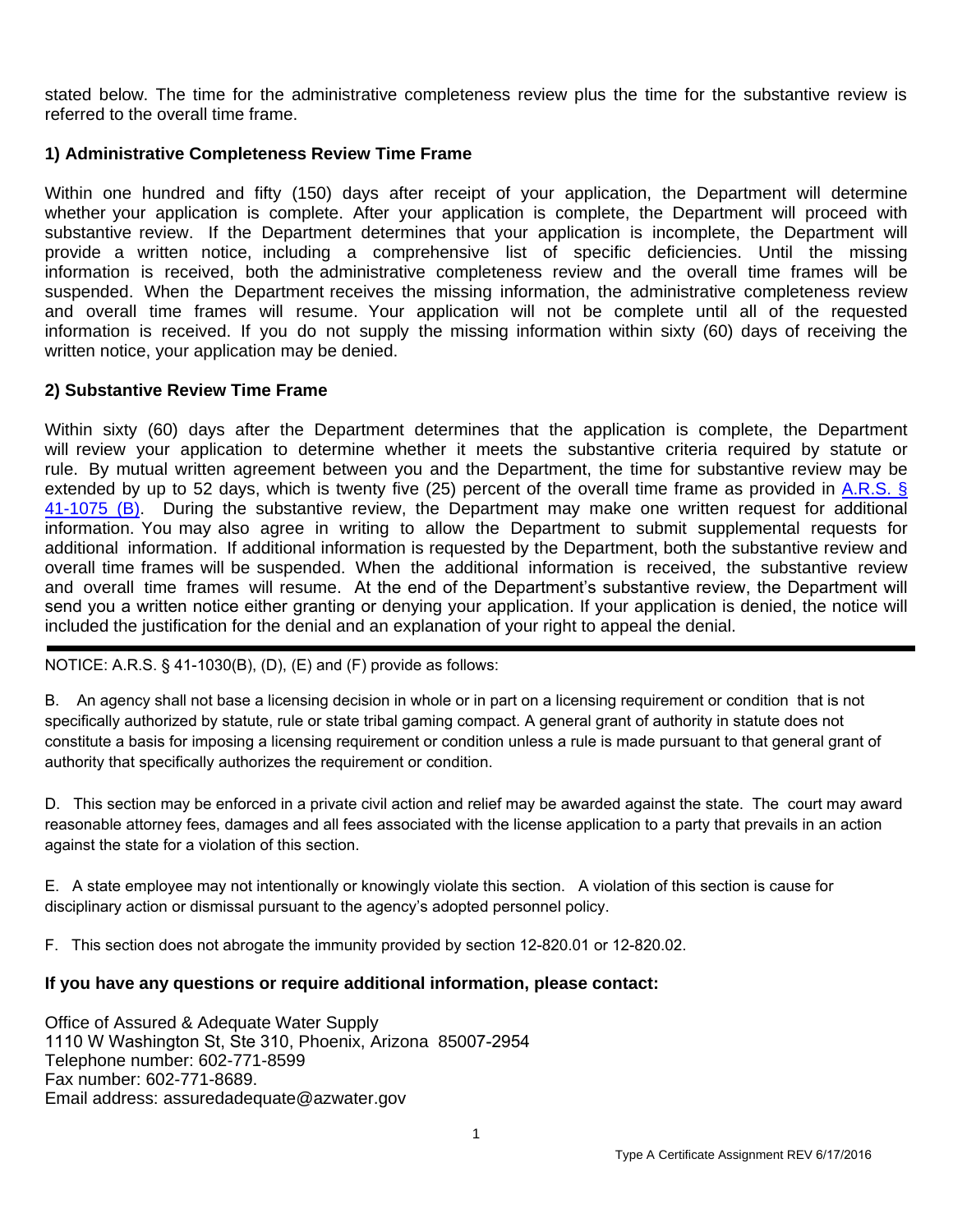| ARIZONA DEPARTMENT OF WATER RESOURCES<br>OFFICE OF ASSURED AND ADEQUATE WATER SUPPLY<br>1110 W Washington St, Ste 310<br>PHOENIX, ARIZONA 85007-2954<br>(602) 771-8599 Fax: (602) 771-8689<br>assuredadequate@azwater.gov | <b>DATE</b><br><b>RECEIVED:</b> |
|---------------------------------------------------------------------------------------------------------------------------------------------------------------------------------------------------------------------------|---------------------------------|
|---------------------------------------------------------------------------------------------------------------------------------------------------------------------------------------------------------------------------|---------------------------------|

## **NOTIFICATION OF AN APPLICATION FOR ASSIGNMENT OF A CERTIFICATE OF ASSURED WATER SUPPLY**

This notice is to be completed by applicant. Please type or write information legibly. This form is to be used directly for the required posting on the Department's website. If information contained in this form is illegible, the application will be rejected. All information contained herein is provided by the applicant and has not been reviewed by the Department for accuracy.

Pursuant to Arizona Revised Statutes, Section 45-579, Subsection E, notice is hereby given that:

**(List all names as they appear on the current Certificate)**

Has/have applied to the Department of Water Resources to assign the Certificate of Assured Water Supply for:

|                 |                                              |                                                                                                | (List the SUBDIVISION NAME as it appears on the current Certificate)                                                                                                                                                           |  |
|-----------------|----------------------------------------------|------------------------------------------------------------------------------------------------|--------------------------------------------------------------------------------------------------------------------------------------------------------------------------------------------------------------------------------|--|
|                 |                                              |                                                                                                | located within: TOWNSHIP ________, RANGE __________, SECTION(S)                                                                                                                                                                |  |
|                 | (GSRB&M)                                     |                                                                                                | TOWNSHIP ________, RANGE __________, SECTION(S)                                                                                                                                                                                |  |
| $COUNTY,$ $AMA$ |                                              |                                                                                                |                                                                                                                                                                                                                                |  |
| to:             |                                              |                                                                                                |                                                                                                                                                                                                                                |  |
|                 |                                              |                                                                                                | The source of supply will be (water type(s))<br><u>Letting</u> the source of supply will be (water type(s))                                                                                                                    |  |
|                 |                                              |                                                                                                | To be provided by (water provider(s) or dry lot)<br><u>Letting the subset of the provider</u>                                                                                                                                  |  |
|                 | (This section to be completed by Department) |                                                                                                |                                                                                                                                                                                                                                |  |
|                 |                                              |                                                                                                |                                                                                                                                                                                                                                |  |
|                 |                                              |                                                                                                | <b>Comments on an Application for the Assignment of a Certificate</b>                                                                                                                                                          |  |
|                 |                                              | by U.S. mail or hand-delivery to 1110 W Washington St, Ste 310, Phoenix, AZ 85007 on or before | Any person may submit a comment regarding the above referenced application to the Department of Water Resources by phone at (a toll-free number outside of the Phoenix metropolitan area) 1-800-352-8488, or by e-mail at assi |  |

\_\_\_\_\_\_\_\_\_\_\_\_\_\_\_\_\_\_\_\_\_\_\_\_\_\_\_\_ (14 days after notice is posted).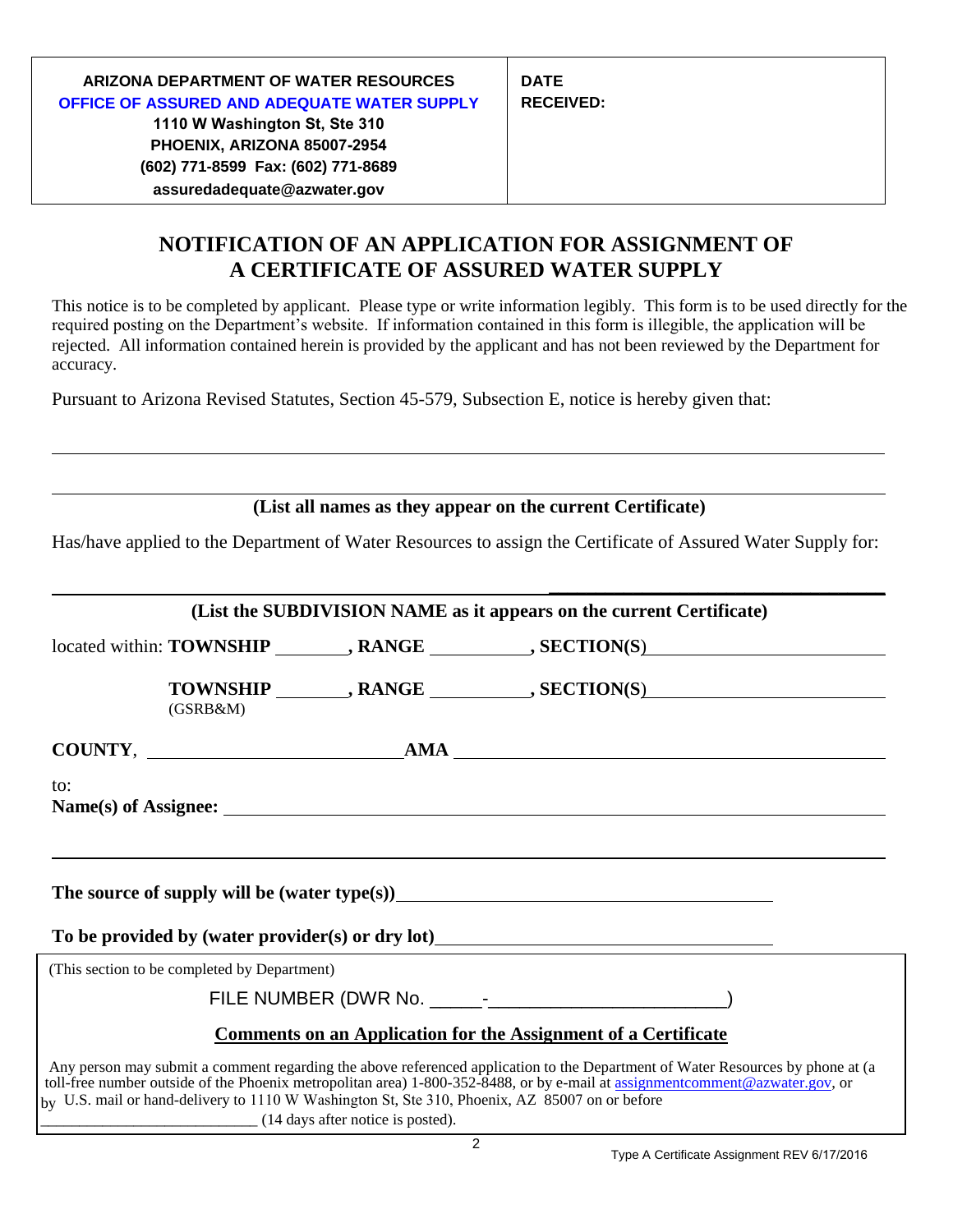| PHOENIX, ARIZONA 85007-2954        | <b>DATE</b>      |
|------------------------------------|------------------|
| (602) 771-8585 Fax: (602) 771-8689 | <b>RECEIVED:</b> |
| <b>APPLICATION NO:</b>             |                  |

### **Application for an Assignment of a Type A Certificate of Assured Water Supply**

- **1.** Subdivision information:
	- a. Name of subdivision as given on the conveying Certificate:
	- b. Current name of subdivision, if it has changed: **contract the contract of the contract of subdivision**
	- c. Names listed on current Certificate: (Attach additional sheets if necessary to list all owners listed on the current Certificate.)
	- d. Date conveying Certificate was issued:
	- e. If the conveying Certificate was not the first Certificate issued for this subdivision, list the date the first Certificate was issued:
	- f. Number of lots on conveying Certificate:\_\_\_\_\_\_\_\_\_\_\_\_\_\_\_\_\_\_\_\_\_\_\_\_\_\_\_\_\_\_\_\_\_\_\_\_\_\_\_\_\_\_\_\_\_\_\_\_\_\_\_\_\_\_\_\_\_\_\_\_
	- g. Conveying Certificate Number:\_\_\_\_\_\_\_\_\_\_\_\_\_\_\_\_\_\_\_\_\_\_\_\_\_\_\_\_\_\_\_\_\_\_\_\_\_\_\_\_\_\_\_\_\_\_\_\_\_\_\_\_\_\_\_\_\_\_\_\_\_\_\_\_\_\_\_\_\_
	- h. Number of lots from conveying Certificate to assign: \_\_\_\_\_\_\_\_\_\_\_\_\_\_\_\_\_\_\_\_\_\_\_\_\_
	- i. Number of lots from conveying Certificate that will be retained by conveying Certificate holders:

NOTE: If all the lots on the conveying Certificate are not being assigned, this application is for a partial assignment.

|                                                                                                                                     |       | Location of the subdivision: Township | Range | Section(s) |  |
|-------------------------------------------------------------------------------------------------------------------------------------|-------|---------------------------------------|-------|------------|--|
| If there is more than one township and range, please list them on a separate page and reference as an attachment.<br>See attachment |       |                                       |       |            |  |
|                                                                                                                                     | City: | County:                               |       | AMA:       |  |

NOTE: If none of the parties on the conveying Certificate own any part of the subdivision, the current owner may assign the conveying Certificate to themselves. Contact the Office of Assured and Adequate Water Supply for further assistance.

**2.** Conveying Certificate holder(s) (attach additional sheets for other owners, if necessary):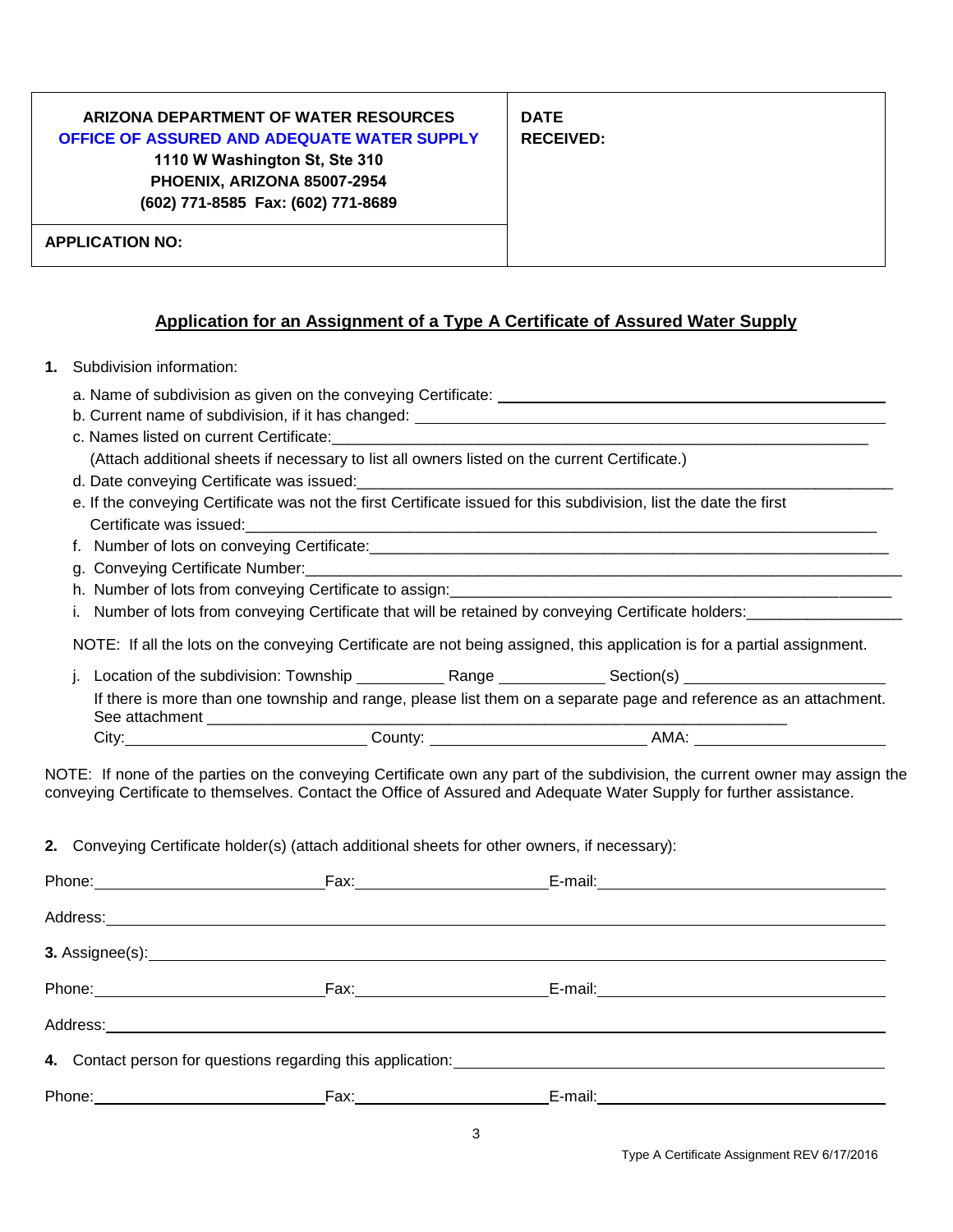#### Address:

- **5.** Please attach proof of ownership for each assignee in the form of a title report, condition of title report, limited search title report, or recorded deed, dated within 90 days of the date this application is submitted to the Department. If optionees or buyers will participate in the Assignment process, provide evidence of (a) purchase agreement(s). Reference these documents as attachments. Attachment:
- **6.** Please attach a copy of the current plat of the subdivision. Attachment:
- **7.** Please use the Subdivision/Development demand calculator provided by the Department to estimate the subdivision's demand. See the Department's website at [http://www.azwater.gov](http://www.azwater.gov/) and click on Permits, Forms and Applications to download a copy of the demand calculator **OR** provide a detailed explanation of the assumptions used in estimating the subdivision's water demand and reference the demand calculator and/or the assumptions used as an attachment. Attachment:

**NOTE:** Acreages used in the demand estimate should correspond to the plat map referenced in question 6 above.

**ESTIMATE OF ANNUAL WATER DEMAND:** acre-feet per year

**8.** If the proposed subdivision is not a dry-lot subdivision a new Notice of Intent to Serve Form may need to be completed as part of this application. To determine whether a new Notice of Intent to Serve Form is required, contact the Office of Assured and Adequate Water Supply. If the Department determines that a new Notice of Intent to Serve Form is required, please attach a completed, signed copy of the form and reference as an attachment. Attachment:

**Note:** A new Notice of Intent to Serve Form will generally be required if the previous form is dated prior to September 12, 2006.

### **I DO HEREBY** certify that:

- The municipal water provider for this subdivision has not changed.
- The municipal water provider for this subdivision has agreed to continue to serve the subdivision after this assignment is completed.
- All water supplies listed on the conveying certificate are physically, continuously, and legally available to meet the estimated water demand of the subdivision after this assignment is completed.
- All of the information contained in this application and all information accompanying it is true and correct to the best of my knowledge and belief.
- **NOTE:** All owners and buyers, if applicable, must sign (attach additional sheets, if necessary). **NOTE:** You may use the Department's Letter of Authorization for Signature form to give another person the authority to sign this application and related documents on your behalf, or you may submit a letter signed by you and dated within 90 days of the date this application is submitted, authorizing your representative to submit applications for permits regarding the land to be included in this Certificate.

Please print the name and title of the Conveying Certificate Holder or the Conveying Certificate Holder's authorized agent (if signator is someone other than the Conveying Certificate Holder)

Signature of Conveying Certificate Holder or Conveying Certificate Holder's Authorized Agent Date

Please print the name and title of the Assignee or the Assignee's authorized agent (if signator is someone other than the Assignee)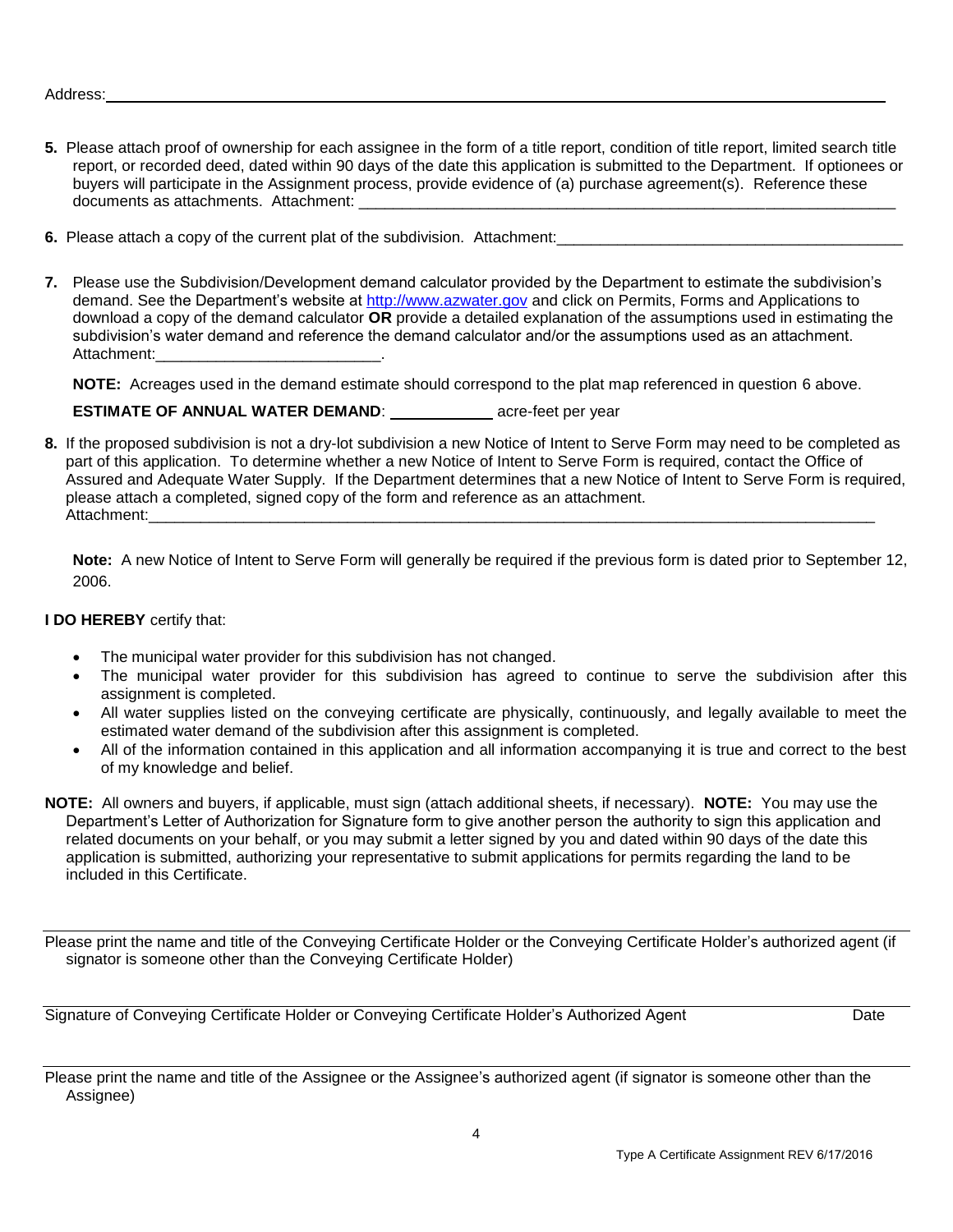Signature of Assignee or Assignee's Authorized Agent Date

### **FEES**

**The initial fee for an Assignment of a Type A Certificate of Assured Water Supply Application is \$1,000. Total fees for this application are based upon an hourly billable rate, which can be found on the ADWR web site @www.azwater.gov. If the costs of reviewing your application exceed \$1,000, you will be invoiced for the difference, up to a maximum total fee of \$5,000.** Payment may be made by cash, check, or credit card (if you wish to pay by credit card, please contact the Office of Assured and Adequate Water Supply at 602-771-8599). Checks should be made payable to the Arizona Department of Water Resources. In addition to the hourly application fee, the applicant must pay any reviewrelated costs associated with the application and the actual cost of mailing or publishing any legal notice of the application or any notice of a pre-decision administrative hearing on the application. Review-related costs are: (1) costs associated with a pre-decision hearing on the application, such as court reporter services and facility rentals for the hearing, and (2) mileage expenses for a site visit conducted before issuing a decision on the application. **Failure to enclose the initial application fee will cause the application to be returned. Fees for an Assignment of a Type A Certificate of Assured Water Supply Application are authorized by A.R.S. § 45-113 and A.A.C. R12-15-103.** 

### **INITIAL FEE DUE: \$1000.00**

### **DID YOU REMEMBER?**

To completely fill out the application form?

To include copies of plat?

To include all documents referenced in the application?

To have application signed by **each applicant** or an authorized agent **for each applicant** and include proof of the authorization?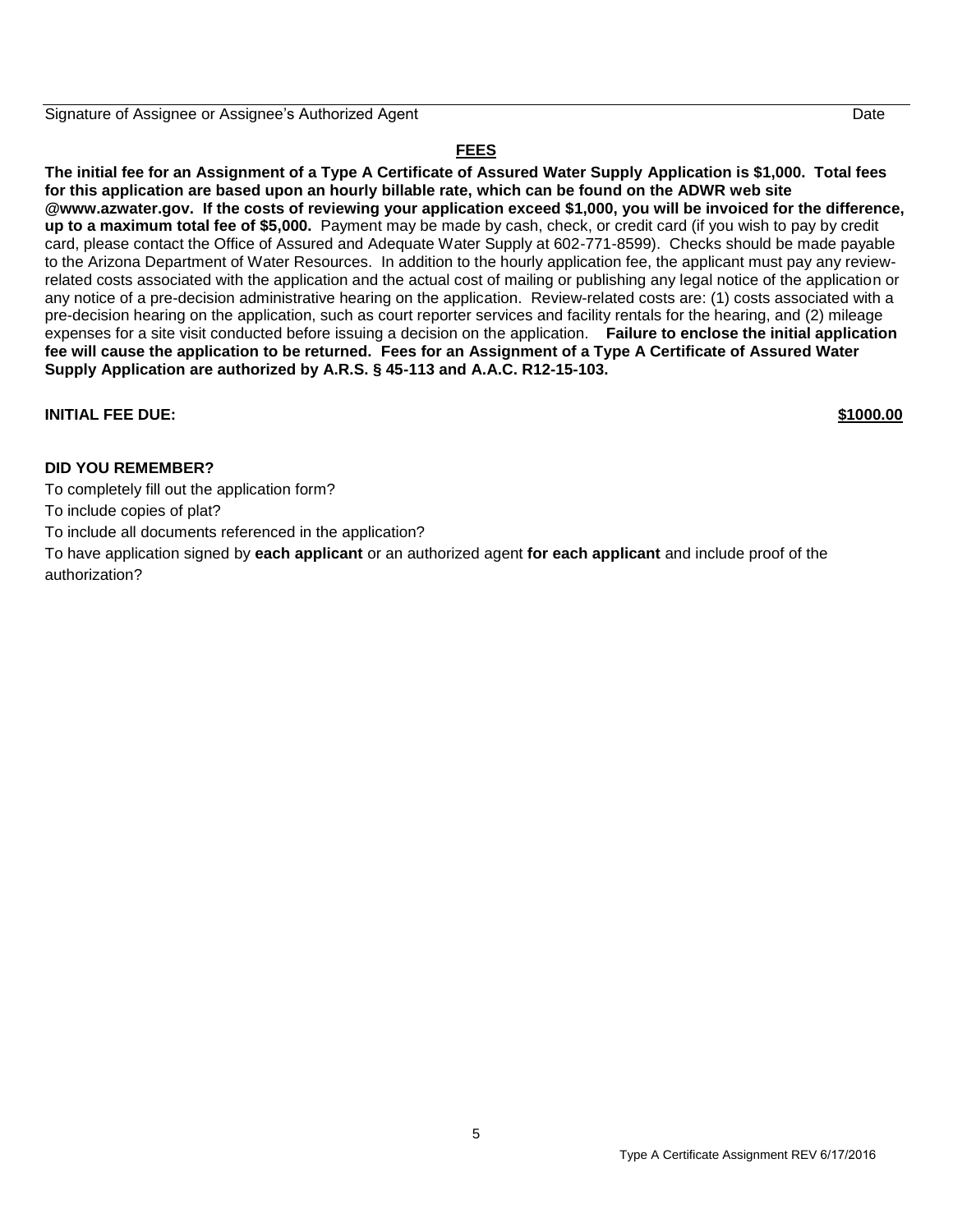|                                                                                                                                                                                                                                                                                                                                                                                                                                                                                                                                                                                                                                                                                                                                                                                                                                                                                                                                                                                                                                                                                                                                                                                                                                                                                                                                                                                                                                                                                                                                                                                                                                                                                                                                                                                                                                                                                                                                                                                      | <b>OFFICE OF ASSURED WATER SUPPLY</b><br>1110 W Washington St, Ste 310<br>PHOENIX, ARIZONA 85007<br>(602) 771-8599 |      |
|--------------------------------------------------------------------------------------------------------------------------------------------------------------------------------------------------------------------------------------------------------------------------------------------------------------------------------------------------------------------------------------------------------------------------------------------------------------------------------------------------------------------------------------------------------------------------------------------------------------------------------------------------------------------------------------------------------------------------------------------------------------------------------------------------------------------------------------------------------------------------------------------------------------------------------------------------------------------------------------------------------------------------------------------------------------------------------------------------------------------------------------------------------------------------------------------------------------------------------------------------------------------------------------------------------------------------------------------------------------------------------------------------------------------------------------------------------------------------------------------------------------------------------------------------------------------------------------------------------------------------------------------------------------------------------------------------------------------------------------------------------------------------------------------------------------------------------------------------------------------------------------------------------------------------------------------------------------------------------------|--------------------------------------------------------------------------------------------------------------------|------|
|                                                                                                                                                                                                                                                                                                                                                                                                                                                                                                                                                                                                                                                                                                                                                                                                                                                                                                                                                                                                                                                                                                                                                                                                                                                                                                                                                                                                                                                                                                                                                                                                                                                                                                                                                                                                                                                                                                                                                                                      | <b>NOTICE OF INTENT TO SERVE</b>                                                                                   |      |
|                                                                                                                                                                                                                                                                                                                                                                                                                                                                                                                                                                                                                                                                                                                                                                                                                                                                                                                                                                                                                                                                                                                                                                                                                                                                                                                                                                                                                                                                                                                                                                                                                                                                                                                                                                                                                                                                                                                                                                                      |                                                                                                                    |      |
|                                                                                                                                                                                                                                                                                                                                                                                                                                                                                                                                                                                                                                                                                                                                                                                                                                                                                                                                                                                                                                                                                                                                                                                                                                                                                                                                                                                                                                                                                                                                                                                                                                                                                                                                                                                                                                                                                                                                                                                      |                                                                                                                    |      |
| Municipal Provider:<br>If the Municipal Provider has several divisions, please specify service area in which the Subdivision is located                                                                                                                                                                                                                                                                                                                                                                                                                                                                                                                                                                                                                                                                                                                                                                                                                                                                                                                                                                                                                                                                                                                                                                                                                                                                                                                                                                                                                                                                                                                                                                                                                                                                                                                                                                                                                                              |                                                                                                                    |      |
| ADEQ Public Water System Number:<br><u>ADEQ Public Water System Number: ________________________</u> Please indicate the number valid for this Subdivision                                                                                                                                                                                                                                                                                                                                                                                                                                                                                                                                                                                                                                                                                                                                                                                                                                                                                                                                                                                                                                                                                                                                                                                                                                                                                                                                                                                                                                                                                                                                                                                                                                                                                                                                                                                                                           |                                                                                                                    |      |
| <b>Municipal Provider Type:</b><br>City or Town;<br>Irrigation District;<br><b>Water Improvement District;</b><br>Private Water Company Regulated by the Arizona Corporation Commission ("PWC"):<br>Is the Subdivision within the PWC's existing Certificate of Converience and Necessity ("CC&N")?   Yes   No<br>If "No", has an application for an extension of the CC&N been filed? $\Box$ Yes $\Box$ No<br>If "Yes" date of submittal:<br>Please include a copy of the application for extension and reference as an attachment.<br>If the Subdivision is not within the PWC's CC&N, a Certificate of Assured Water Supply will not be issued until the CC&N has been<br>extended to include the Subdivision.<br>Homeowners' Association ("HOA")<br>If HOA, please provide the documents that establish the HOA and evidence that the Arizona Corporation Commission<br>("ACC") has adjudicated the HOA "not for public service," and therefore not subject to regulation by the ACC.<br><b>COMPLETE THIS SECTION IF SUBDIVISION IS LOCATED WITHIN AN ACTIVE MANAGEMENT AREA:</b><br>ADWR Service Area Right Number: __________________________________ Number can be found on ADWR Annual Reperts<br>Is the Subdivision located within the Municipal Provider's existing operating distribution system?   $\sqrt{1 + \frac{1}{1}}$ No<br>If no, will the Municipal Provider be establishing a new service area right to serve the Subdivision? $\Box$ Yes $\Box$ No<br>If yes, what type of right will be used to establish the service area right?<br>If the Subdivision is not within the Municipal Provider's operating distribution system, the Municipal Provider must begin the process to<br>establish a new or satellite service area right or enter into an agreement with the undersigned Owner to extend water lines to the<br>subdivision before a Certificate of Assured Water Supply will be issued. Please contact your local AMA office for more information on |                                                                                                                    |      |
| establishing a new service area right.<br>The undersigned Owner and Municipal Provider certify that: (1) They have entered into an agreement whereby the Municipal Provider<br>agrees to provide the Subdivision sufficient water to satisfy the potable non-potable (please check one) water demands of the<br>Subdivision; (2) The aforementioned agreement is binding upon the present and future agents, servants, representatives, successors in<br>interest and assigns of the Municipal Provider and the Owner; and (check which of the following applies):                                                                                                                                                                                                                                                                                                                                                                                                                                                                                                                                                                                                                                                                                                                                                                                                                                                                                                                                                                                                                                                                                                                                                                                                                                                                                                                                                                                                                   |                                                                                                                    |      |
| $\Box$ (a) the Subdivision is within 660' of the Municipal Provider's operating distribution system or,                                                                                                                                                                                                                                                                                                                                                                                                                                                                                                                                                                                                                                                                                                                                                                                                                                                                                                                                                                                                                                                                                                                                                                                                                                                                                                                                                                                                                                                                                                                                                                                                                                                                                                                                                                                                                                                                              |                                                                                                                    |      |
| $\Box$ (b) the undersigned Owner and Municipal Provider have entered into an agreement binding upon the present and future agents,<br>servants, representatives, successors in interest and assigns of the Municipal Provider and the Owner to extend water lines to the<br>subdivision, or                                                                                                                                                                                                                                                                                                                                                                                                                                                                                                                                                                                                                                                                                                                                                                                                                                                                                                                                                                                                                                                                                                                                                                                                                                                                                                                                                                                                                                                                                                                                                                                                                                                                                          |                                                                                                                    |      |
| $\Box$ (c) a new service area right will be established to serve the Subdivision (if subdivision is located within an active management area).<br>This Notice of Intent to Serve is conditioned upon the Municipal Provider's receipt of necessary approvals from the relevant regulatory<br>agencies and the Municipal Provider's receipt of all necessary payments.                                                                                                                                                                                                                                                                                                                                                                                                                                                                                                                                                                                                                                                                                                                                                                                                                                                                                                                                                                                                                                                                                                                                                                                                                                                                                                                                                                                                                                                                                                                                                                                                                |                                                                                                                    |      |
| If the Municipal Provider is a PWC, then the Municipal Provider further certifies that the Subdivision is within the boundaries of its CC&N, or<br>that a formal request has been filed with the ACC to extend the boundaries to include the Subdivision.                                                                                                                                                                                                                                                                                                                                                                                                                                                                                                                                                                                                                                                                                                                                                                                                                                                                                                                                                                                                                                                                                                                                                                                                                                                                                                                                                                                                                                                                                                                                                                                                                                                                                                                            |                                                                                                                    |      |
| Print the name of the Authorized Agent of the Water Provider                                                                                                                                                                                                                                                                                                                                                                                                                                                                                                                                                                                                                                                                                                                                                                                                                                                                                                                                                                                                                                                                                                                                                                                                                                                                                                                                                                                                                                                                                                                                                                                                                                                                                                                                                                                                                                                                                                                         |                                                                                                                    |      |
| Signature of Authorized Agent of Water Provider                                                                                                                                                                                                                                                                                                                                                                                                                                                                                                                                                                                                                                                                                                                                                                                                                                                                                                                                                                                                                                                                                                                                                                                                                                                                                                                                                                                                                                                                                                                                                                                                                                                                                                                                                                                                                                                                                                                                      | Title                                                                                                              | Date |
| Print the name of the Owner or the Owner's Authorized Agent                                                                                                                                                                                                                                                                                                                                                                                                                                                                                                                                                                                                                                                                                                                                                                                                                                                                                                                                                                                                                                                                                                                                                                                                                                                                                                                                                                                                                                                                                                                                                                                                                                                                                                                                                                                                                                                                                                                          |                                                                                                                    |      |
| Signature of Owner or the Owner's Authorized Agent                                                                                                                                                                                                                                                                                                                                                                                                                                                                                                                                                                                                                                                                                                                                                                                                                                                                                                                                                                                                                                                                                                                                                                                                                                                                                                                                                                                                                                                                                                                                                                                                                                                                                                                                                                                                                                                                                                                                   | Title                                                                                                              | Date |

**ARIZONA DEPARTMENT OF WATER RESOURCES**